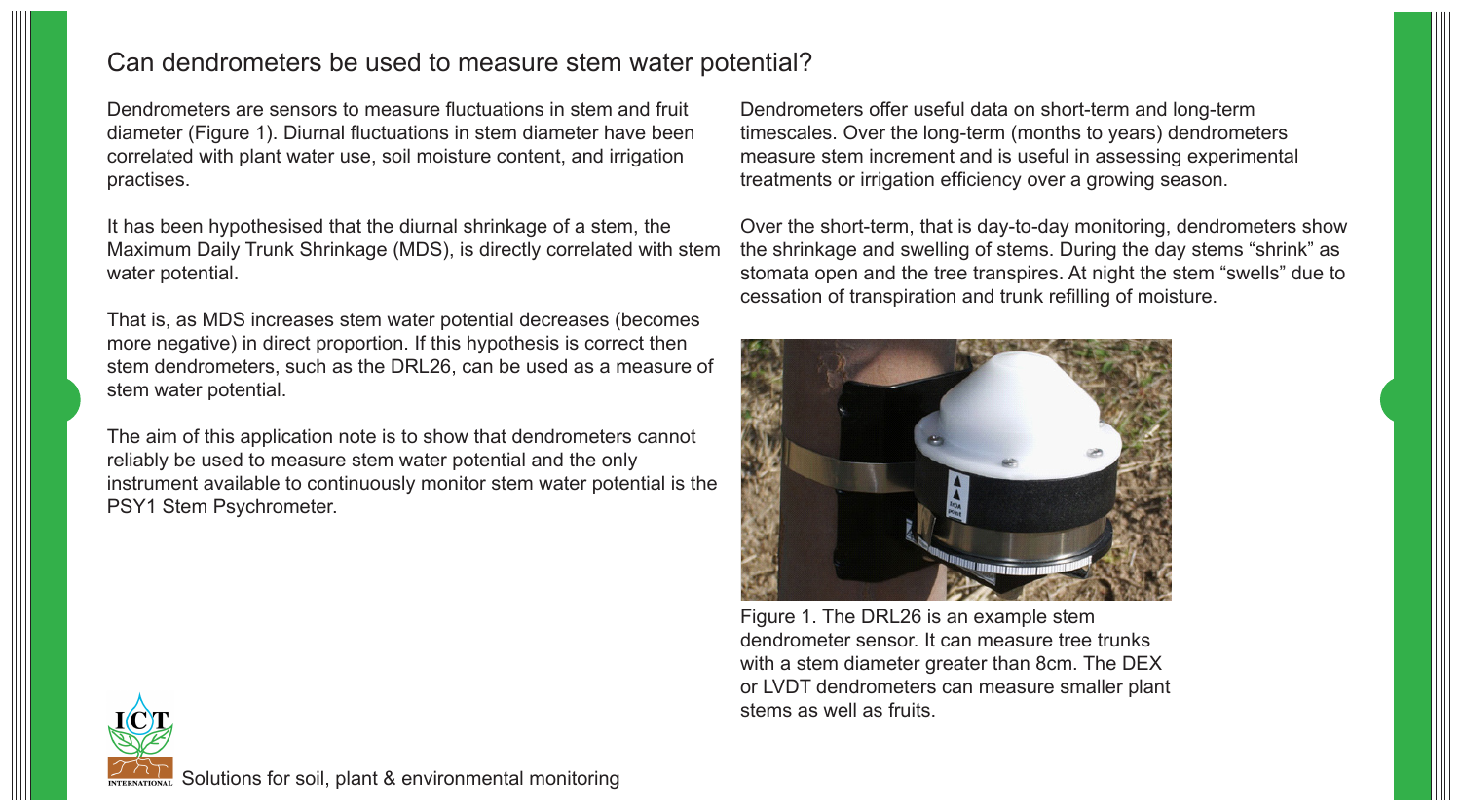Figure 2 shows a data set from an *Acacia implexa* (Hickory Wattle) tree trunk over a five day period during a warm, dry week in summer, near Armidale, northern New South Wales. Maximum stem diameter occurred around 6am just after sunrise.

Minimum stem diameter occurred around 9pm, about an hour after sunset. The difference between maximum and minimum stem diameter is called Maximum Daily Trunk Shrinkage (MDS) and for this tree values ranged between 425µm and 766µm.

It has been hypothesised that MDS is inversely and linearly correlated with stem water potential.



Figure 2. A five-day data set demonstrating how to calculate Maximum Daily Trunk Shrinkage (MDS). Daily stem minimum stem diameter is subtracted from daily maximum stem diameter to find MDS. Data is from an *Acacia implexa* (Hickory Wattle) tree growing near Armidale, northern New South Wales, during a warm, dry week of summer. Data courtesy of Michael Forster.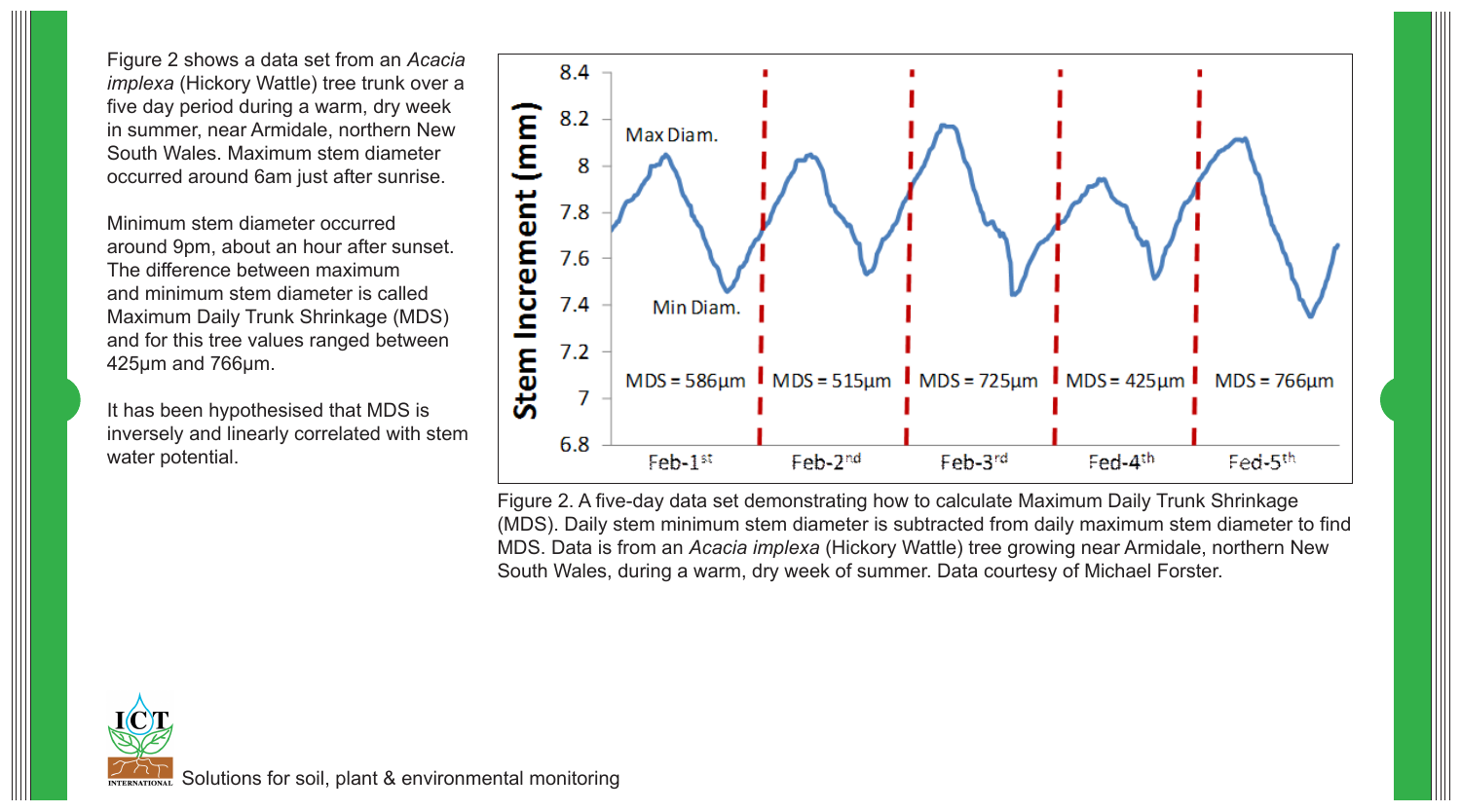Water potential is a measure of the absolute water status of the plant and, by inference, is a direct measure of plant health. Traditionally, plant water potential has been measured on leaves. Pre-dawn leaf water potential is the most accurate measure of plant water status as the plant has reached equilibrium with the soil environment. Researchers also measure leaf water potential throughout the day and have a particular interest in midday leaf water potential.

However, leaf water potential can fluctuate widely throughout the day depending on stomatal behaviour and prevailing weather conditions (for example, a cloud momentarily covering the sun can cause stomata to close rapidly and in turn this can affect leaf water potential).

Additionally, leaf water potential is a destructive measurement. Typically it is measured with a Scholander pressure chamber (Figure 3) minutes after the leaf has been excised from the plant. Although care is usually taken this method still leads to unavoidable error.



Figure 3. A plant water status console, also known as a Scholander pressure chamber or Scholander pressure bomb, has traditionally been used to measure leaf water potential.

Solutions for soil, plant & environmental monitoring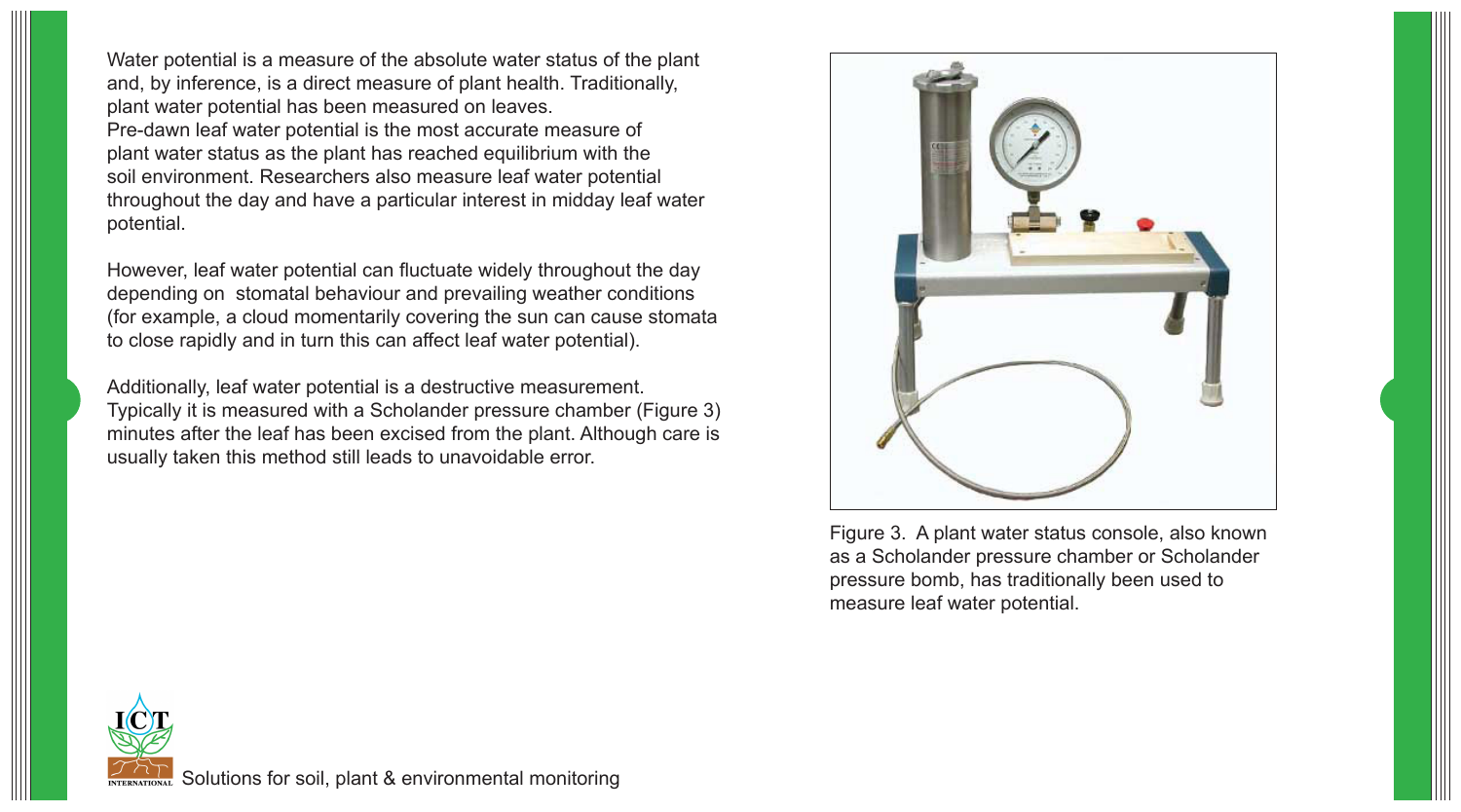Stem water potential is a much more stable measurement and tends to vary according to overall plant water status rather than minute by minute changes in weather and stomata condition behaviour. Therefore, a sensor which can measure stem water potential has been sort and the dendrometer, through the measurement of MDS, has been promoted as a good candidate.

Figure 4 shows the relationship between MDS and midday stem water potential in olive trees (*Olea europaea*), lemon trees (*Citrus limon*), mandarin (*Citrus clementina* Hort. ex Tanaka x *Citrus reticulata* Blanco), and grapevine (*Vitis vinifera*). For all species the relationship between MDS and stem water potential is curvilinear. As hypothesised, as stem water potential decreases (becomes more negative) MDS increases however for all species a threshold is reached where MDS decreases as stem water potential continues to decrease (becomes more negative). Figure 4 clearly demonstrates that MDS cannot be used as a measure of stem water potential.

For example, a MDS value of 0.4mm for the olive tree can equate to a stem water potential of approximately -0.8MPa or approximately -3.0MPa. Consequently recording a MDS of 0.4mm can mean either a plant is well hydrated or a plant is suffering severe moisture stress. Without knowing more information on the plant environment and the plant itself a meaningful interpretation of the MDS value cannot be made. Therefore, MDS cannot equivocally be used as a measure of stem water potential.



Figure 4. The relationship between MDS and stem water potential  $(\psi_{\text{atom}})$ in four species. Open circles: olive tree; closed circles: lemon tree; closed triangles: mandarin; and open squares: grapevine. Figure has been reprinted with permission from Arturo Torrecillas Melendreras, originally published in Ortunõ et al. (2010). The curvilinear relationship between MDS and stem water potential means dendrometers cannot be used to measure stem water potential.

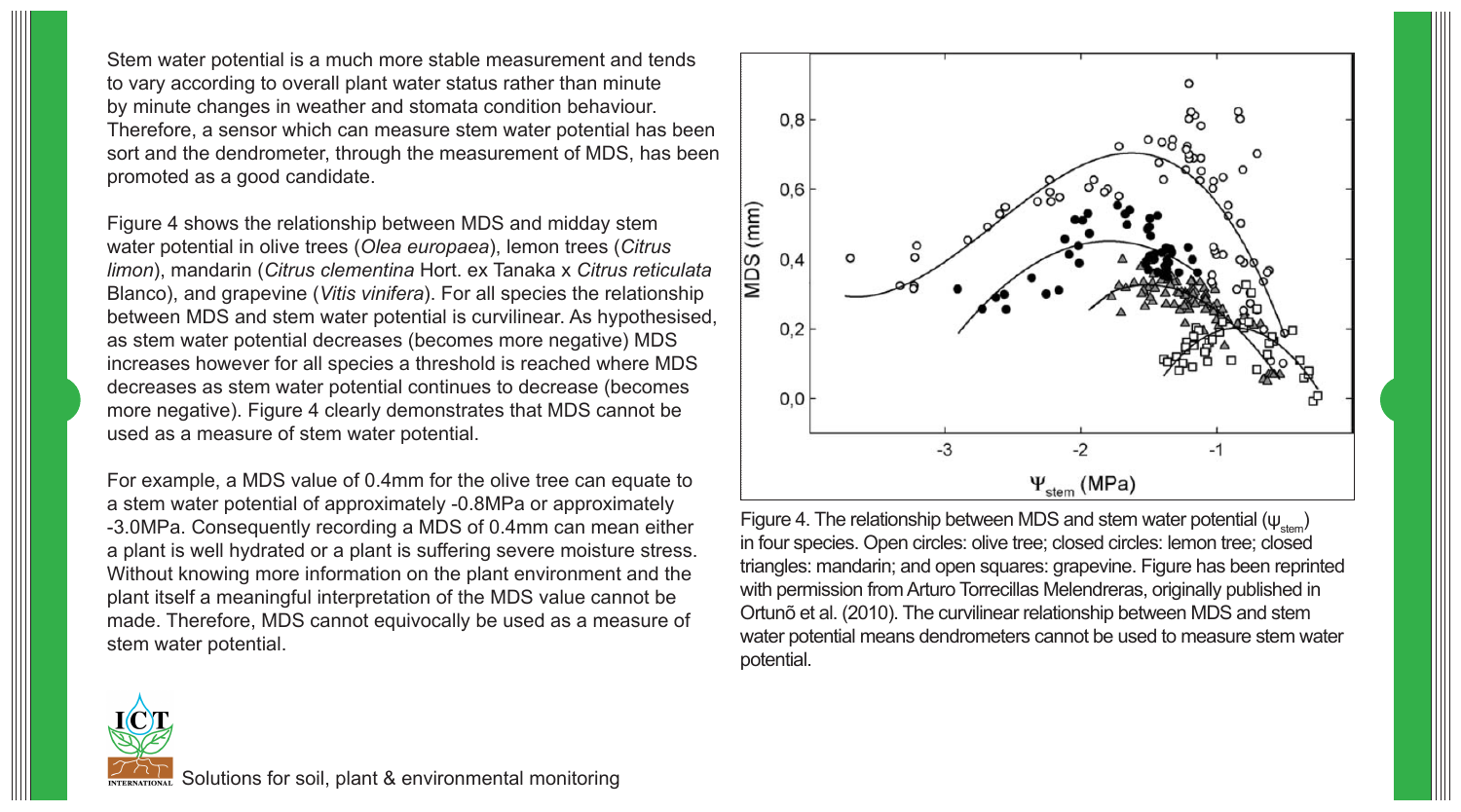The PSY1 Stem Psychrometer is an instrument specifically designed to continuously measure stem water potential. The PSY1 is a nondestructive technique and is installed directly onto the plant stem (Figure 5). Measurements can be made at least every 10 minutes and, depending on the species, it can be left installed on the stem for up to months at a time. For example,



Figure 5. The PSY1 Stem Psychrometer and the sensor installed on a tree stem.



Figure 6 shows a 17 day dataset from an *Acacia melanoxylon* (Blackwood) tree growing in a glasshouse. Figure 7 shows a 45 day dataset from a coffee plant growing in Costa Rica. As these example datasets demonstrate, the PSY1 Stem Psychrometer is the only instrument which can continuously measure stem water potential.